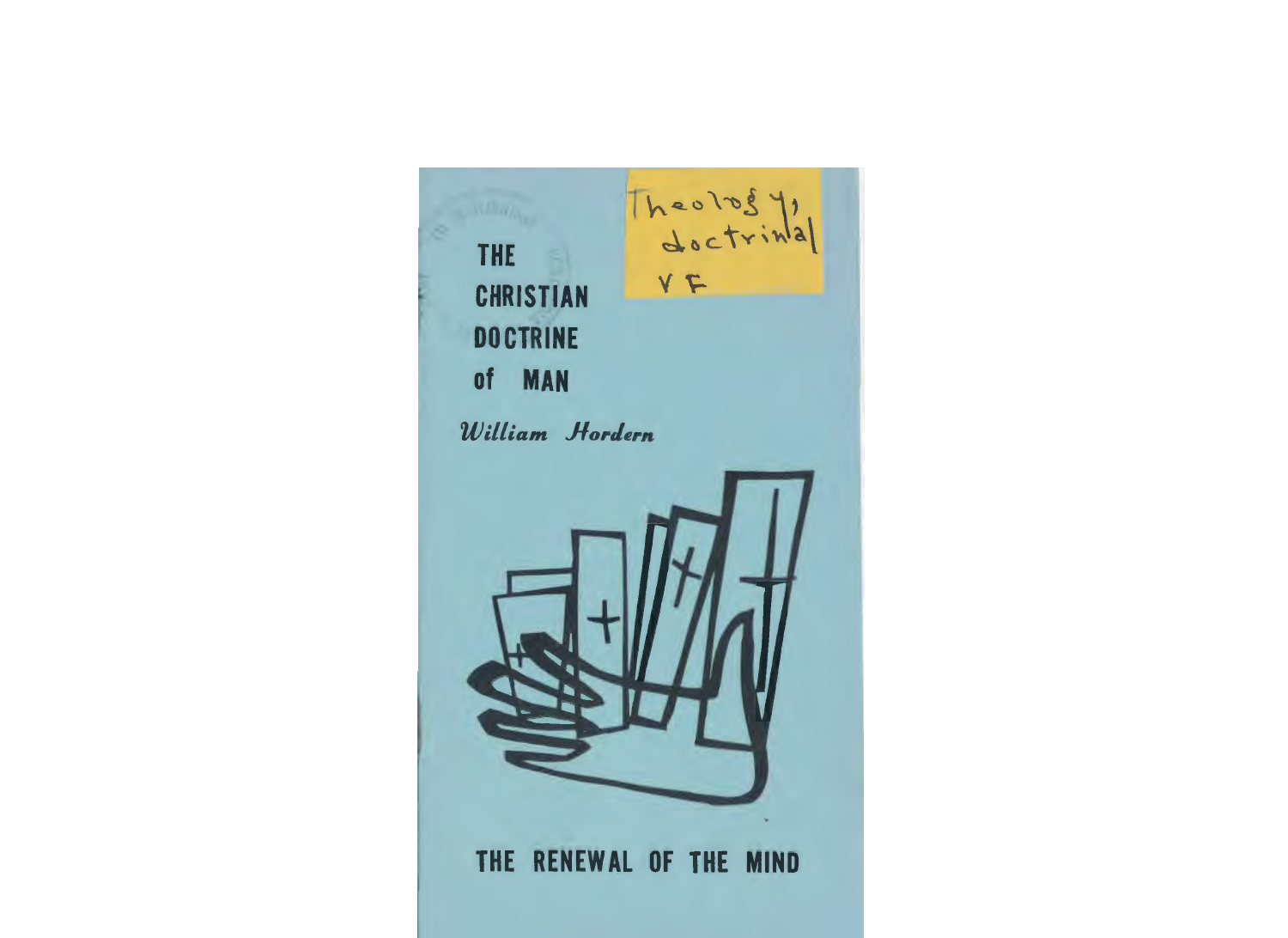# **THE RENEWAL OF THE MIND**

With the title "The Christian Doctrine of Man", we present the second in the new program series under the caption "The Renewal of the Mind". Already available in this series is "The Ecumenical Movement". These topics are recommended for use in discussion groups and as a resource for program meetings as well as for individual reading and study.

> Other titles which will appear soon are: *The* **Sacrament** *ol Baptism*  by Earl T. Knaus, Jr. *The* **Sacrament** *ol the* **Lord's** *Supper*

by John Vannorsdal

The artist for the cover of this program series is Corrine (Mrs. Morris) Niedenthal. She offers this explanation of her artwork:

God's desire is that man be not conformed to this world, but be transformed and grow by "the renewal of the mind," surrendering himself into the hand of God and growing in Christ who sacrificed Himself on the Cross. (Held in the Hand, the symbol of God, is man, shown in a series of growing forms, with the Cross of Christ at the heart.)

> *Burnice Fjellman,*  Program Secretary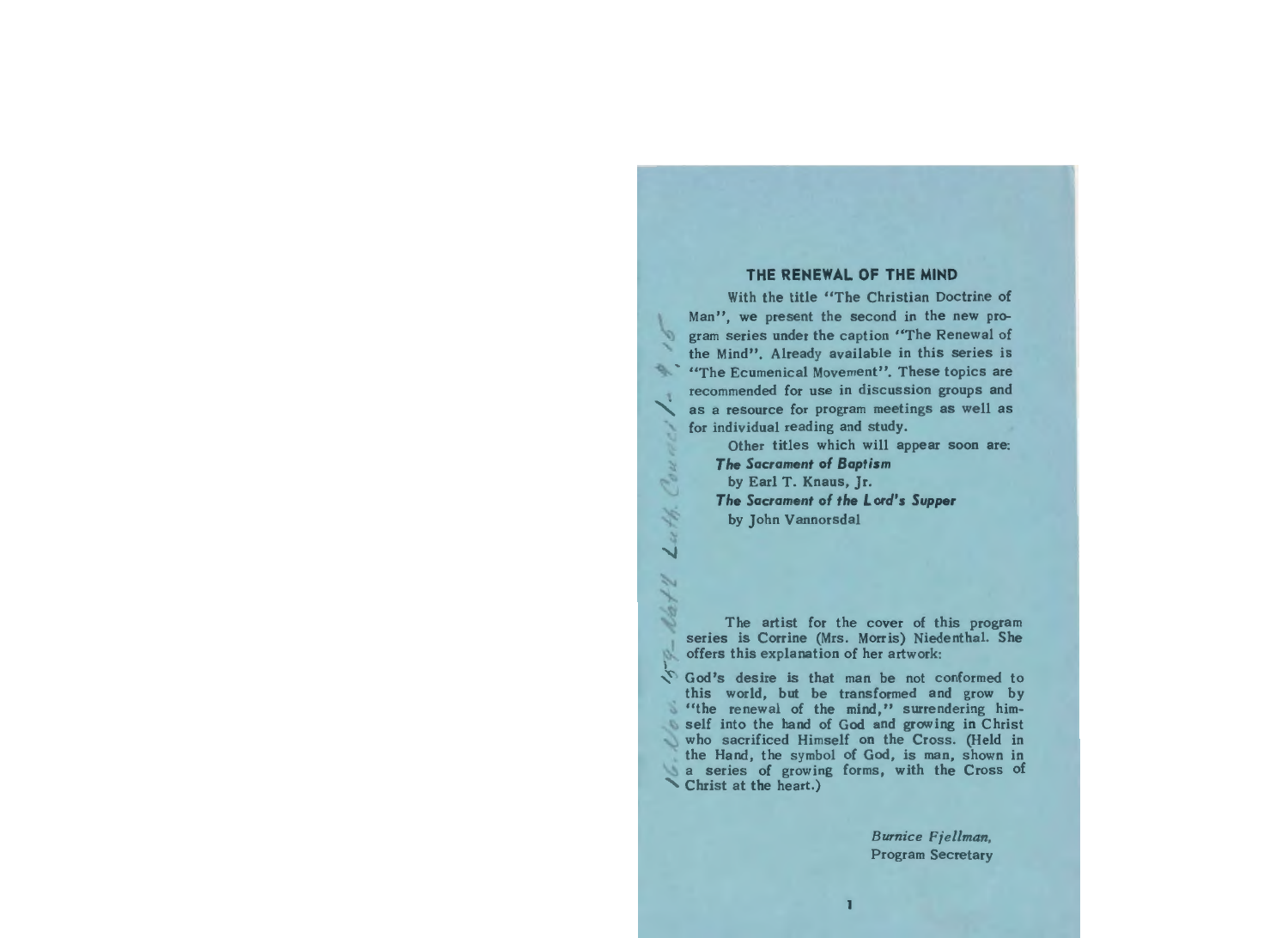# **THE CHRISTIAN DOCTRINE OF MAN**

The writer of the eighth Psalm asks, "What is Man"?, and it is a question that has always haunted men. Man is a strange creature, the only animal who knows that he is an animal, the creature who creates civilizations. The mind of man has scanned the heavens and sent satellites out into space and yet his whole life can be snuffed out in a second by the thrust of a knife. He has come close to conquerine; all of nature but he cannot seem to conquer himself, and thus he faces the threat of destroying himself.

This is no academic question; our views on many subjects, from politics to child training, will revolve around the answer to it. For example, a primary political problem is whether man is a creature who should be used by the state or whether he is a being who deserves always to be treated as an end in himself. If man is to live fully and fruitfully he must decide who he is.

There are many ways in which man tries to discover who and what he is. The social sciences are busily engaged in analyzing man in both his social and individual aspects. But man can never be known as atoms and frogs are known, and so he finds that novelists, artists, and dramatists alsocontribute to his understanding of himself. The Christian can and ought to learn from all of these, but in the last analysis he is convinced that to know who and what man is, he needs to see man in his total environment, That is, he must see where man fits into God's plan.

The Christian understanding of man revolves around two biblical persons, Adam and the Second Adam, Christ (see Romans 5: 12-21).

Adam symbolizes man as he is, man in his life separated from God. In Christ, we believe, God has re-edited man, He has revealed to us what He intended man to be. If we look only at Adam, that is, if we study man as we now find him, we see man only in his fallen state. If we look only at Christ we become utopian about man, failing to see that man is no longer what God intended him to be.

The Genesis story of Adam and Eve is a profound description of man as we find him. Man, the story tells us, was created in the image of God. Theologians have debated wherein the image of God is to be found. Some find it in man's reason and certainly this is part of the answer. As a rational being man can "think God's thoughts after him", man can understand and manipulate nature. It is reason that gives man dominion over the other creatures (Genesis 1:28). Some have found the image of God in man's moral nature; man can know right from wrong, he can make moral decisions. Some have found the image of God in man's creativity. Whereas the animal world seems bound by its laws, so that a beehive follows the same pattern century after century, man creates new civilizations; he creates art, poetry, and he invents the new. Truly there is something Godlike in the power of man to create.

The image of God no doubt includes all of these elements, but it cannot be identified with any of them. Primarily, the image of God means that man has been created for fellowship with God. Man can speak with God. When God addresses man, man has the ability to answer. If we turn for a moment from Adam to Christ we see this image as it should be. God is at the center of Christ's life; Christ lives His life in complete harmony with God's will. That man is created in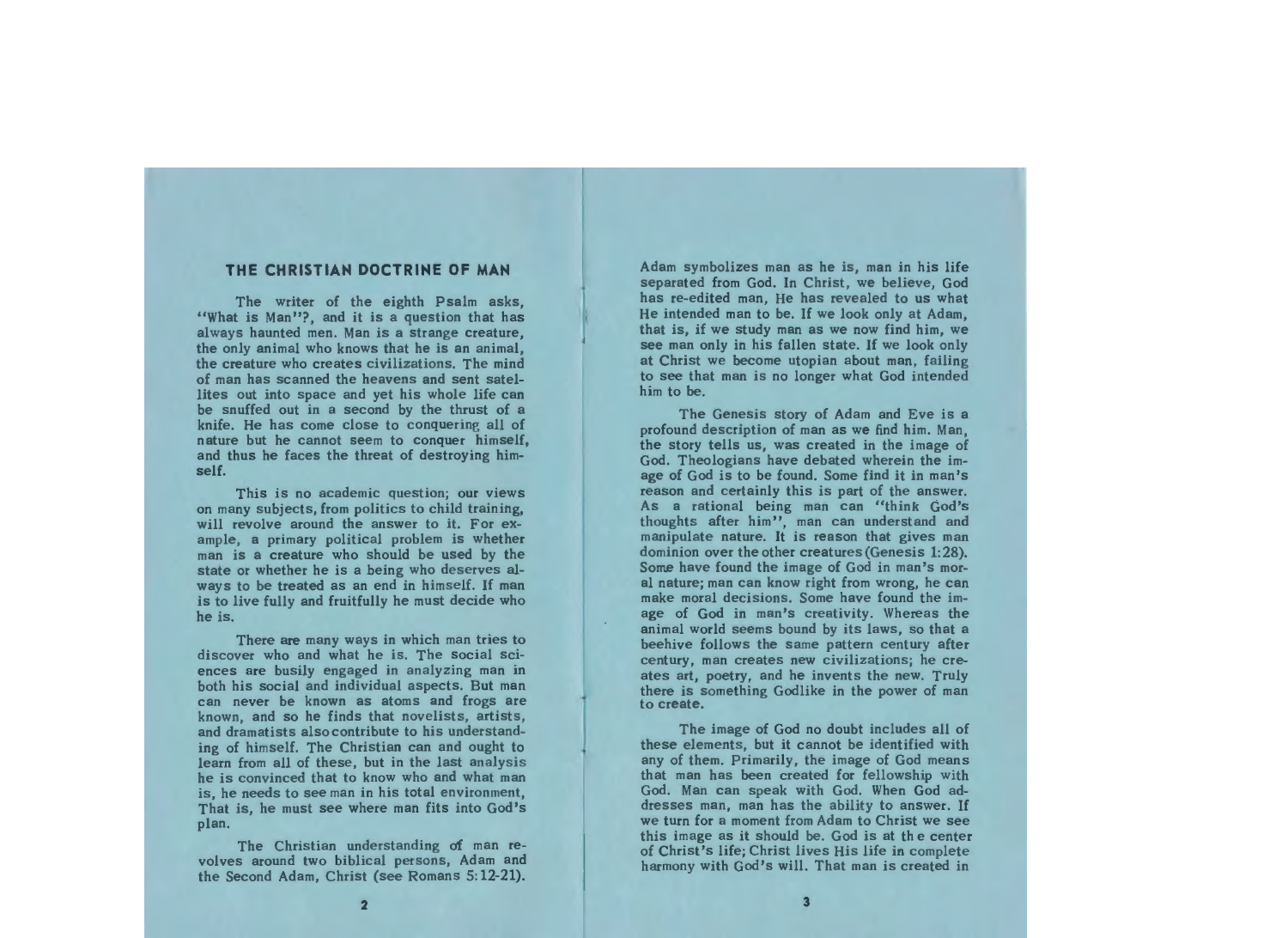the image of God means that man was created to live with God at the center of his life. This is why Augustine could say that our hearts are restless until they find their rest in God.

But precisely because man is created in the image of God, he is tempted, he is not satisfied to be in the image of God, he longs to be equal to God. And so the serpent tempts Eve by telling her that if she will eat from the forbidden tree she will become like God (Genesis 3: 15). This is man's original sin, that is, the sin from which all other sins flow. Instead of living in harmonious relationship with God, man strives to take God's place, he puts himself at the center of life. When man puts himself at the center of his life he can no longer love his neighbor as himself. He puts his own will first, he considers that his interests are more important than those of his neighbors. From this results racial superiority, the priority on money, the desire to rule over his fellow-men, and so on through the countless expressions of man's inhumanity to man.

When man falls the whole of his life is corrupted. Instead of using his reason to understand his place in God's world, man uses it to exploit the world. No longer do we cheer at the advances of science; we tremble as new and more terrible weapons of destruction appear. Man's moral nature is perverted as man **tries** to force his neighbor to be like him. Propaganda, brainwashing, advertising flow forth from man to confuse his fellow-man's sense of moral values. Man, who was given the power of moral decision in order that he might do the right, now uses it to do the wrong. Instead of looking to God to find moral direction for life, man tries to be "other-directed", that is, he follows the crowd, he conforms, and finds his moral guidance in what others are doing and expect him to do.

Fallen man continues to create, but now he creates a Buchenwald, a dictatorship of the Proletariat, and a Little Rock.

If the fullness of the image of God is found in man's capacity for fellowship with God, it is not strange that it is here that man is most deeply perverted in this fall. Fallen man does not want fellowship with God; he wants to use God. And so man turns to idolatry; he creates a god in his own image and worships that. While Moses goes up into the mountain to receive the Commandments of the true God the people are busily engaged in creating their own gods. This restless activity has never ceased. Although we have no graven images in our rooms we still have them in our hearts. We have cut God to fit our pattern, we have called Him "The man upstairs", we have insisted that He is always on our side. God becomes the Cosmic Magician who will fulfill all of our desires. With our lips we call upon the God of Jesus Christ, but with our hearts we worship the god who will give us all of the things we most desire-wealth, popularity, peace of mind, success, and victory.

In other words, fallen man is a sinner. This does not simply mean that man commits sins; of course he does that, but it means that man is distorted at the center of his very being. Curvature of the spine is a serious physical illness, but man suffers from the worse disease of the curvature of the spirit: he is curved in on himself instead of looking to God. And in this situation man is caught and trapped, he has lost the freedom of his will, he cannot roll up his sleeves and change the direction of his life. Every effort that man puts forth to change himself simply results in making him more selfcentered. If he does improve himself he becomes proud of his achievement and falls into the deep-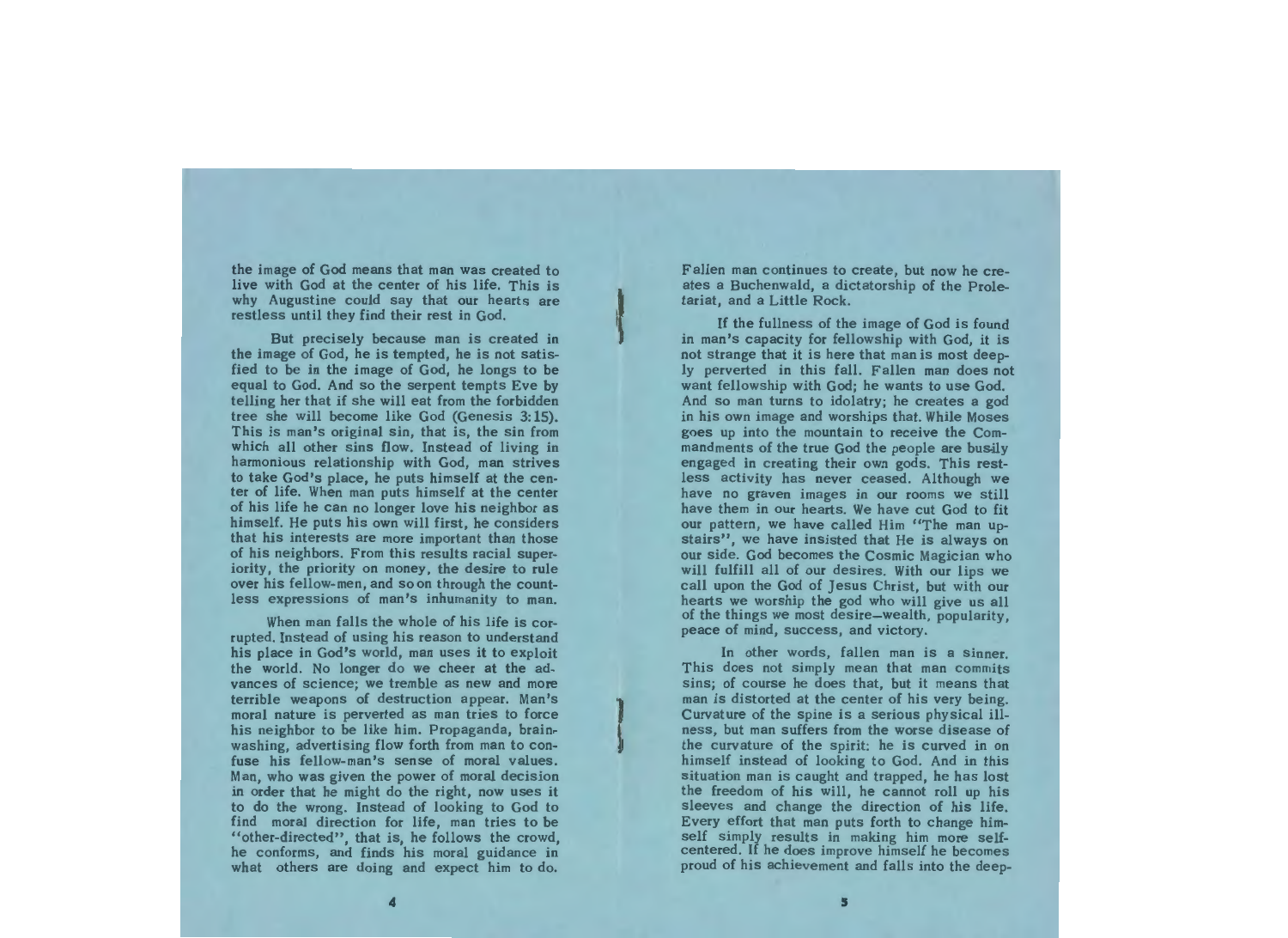er sin of thanking God that he is not like other men. It was this situation that called from Paul that agonized cry, "Wretched man that I am! Who will deliver me from this body of death?" (Romans 7:24).

If this were all that we had to affirm about man, we would have to say that the pessimism of the modern existentialist writers is unduly optimistic. Actually, some of our modern novelists and playwrights have done a better job than the theologian in drawing the picture of man's problem. Man, alienated from the source of his being, stares at us from the pages of most modem novels, and in them there is no one to deliver him.

But Christ, the second Adam, does not simply reveal what man was meant to be. If Christ came to us, living the perfect life, teaching the Sermon on the Mount, and that were all, there would be no good news in Christianity. For who can live up to this standard? But the real message of Christ is that the deliverance has come. What man could not do for himself, God has done in Christ. The chains that bound us in sin have been broken, our separation from God has been bridged over from God's side. We who left God have been pursued by God until he has found us again. Now we know who man really is: he is the creature whom God so loved that for his sake God gave His Son.

Christ's love breaks through our self-centered existence and pulls us out of ourselves. Because God has first loved us we are empowered to love Him. And when we are thus taught to love we find a new ability to love our neighbor as ourselves. But this is no easy or simple victory; we are forgiven, we are restored to the fellowship with God for which we were created, and yet tragically we need to be restored and reforgiven every day of our lives.

And so in the two Adams we see who and what we are. We are not a little mud and a handful of sand that has luckily received the electrical spark of life. We are made in the image of the Creator Himself. And yet, in the moment we become proud of this fact we try to become like God Himself. We use the very capacities that God gave us to serve Him in order to plunge ourselves and the world into chaos. But God has so loved us that He would not forsake us and, at the greatest cost to Himself, He has taken· our sin upon Himself. If God so loves both my neighbor and myself, can I fail to love my neighbor even as God loves me? Henceforth, I know who man is and I must treat man, in myself and in my neighbor, as one for whom Christ has died. No political system, economic system, or ecclesiastical system that denies this can have our allegiance.

#### QUESTION:

"The Christian supports democracy because he believes that the intelligence, value, and dignity of man give him the right to determine his own affairs."

"The Christian supports democracy because, knowing the sin of man, he does not believe that any man or group of men is good enough to be trusted with unchecked power over others."

Which view seems to you to be correct and why?

 $\sim$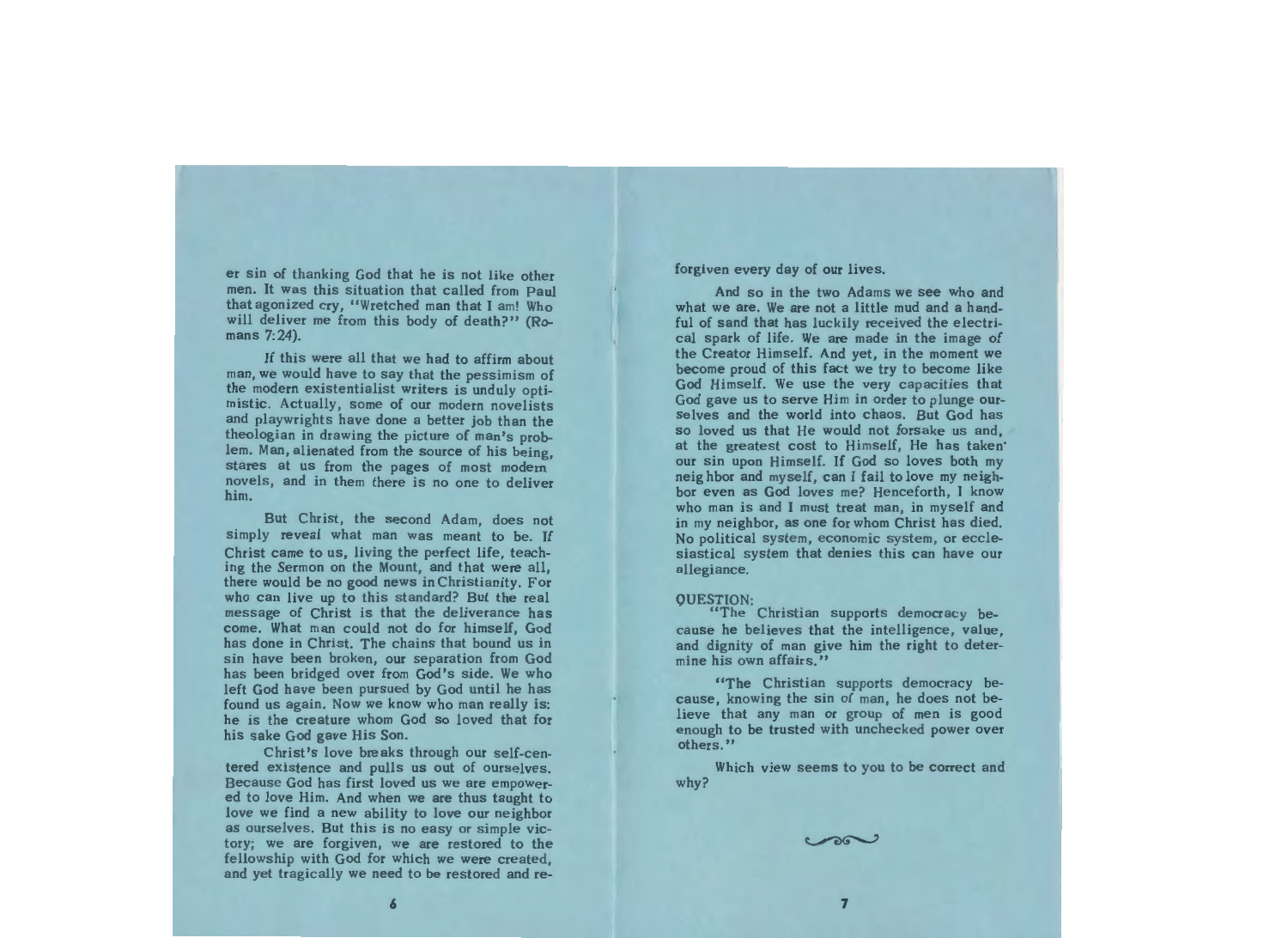#### *BIBLIOGRAPHY*

 Niebuhr, Reinhold. *The Nature and Destiny of Man:* New York, Charles Scribner's Sons, 1945.

- Aulen,Gustaf. *The Faith of the Christian Church.*  (part III) Philadelphia, The Muhlenberg Press, 1948.
- Miller, Alexander. *The Renewal of Man,* New York, Doubleday and Company, 1955.

S

### *About the author*

Dr. Hordern is professor of systematic theology at Garret Biblical Institute, Evanston, Illinois. A native of Saskatchewan, Canada, Dr. Hordern received the B. A. degree from the University of Saskatchewan, Canada, the B. D. degree from St. Andrews College, Saskatoon, Canada, and the S.T.M. and Th.D. degree from Union Theological Seminary, New York. Before coming to Garrett, Dr. Hordern had served as assistant to the pastor, St. John's Evangelical Lutheran Church, Richmond Hill, N. Y., and as assistant Professor of Religion at Swarthmore College, Swarthmore, Pennsylvania.

Dr. Hordern is the author of *A Layman's Guide to Protestant Theology* as well as having contributed to various church periodicals.